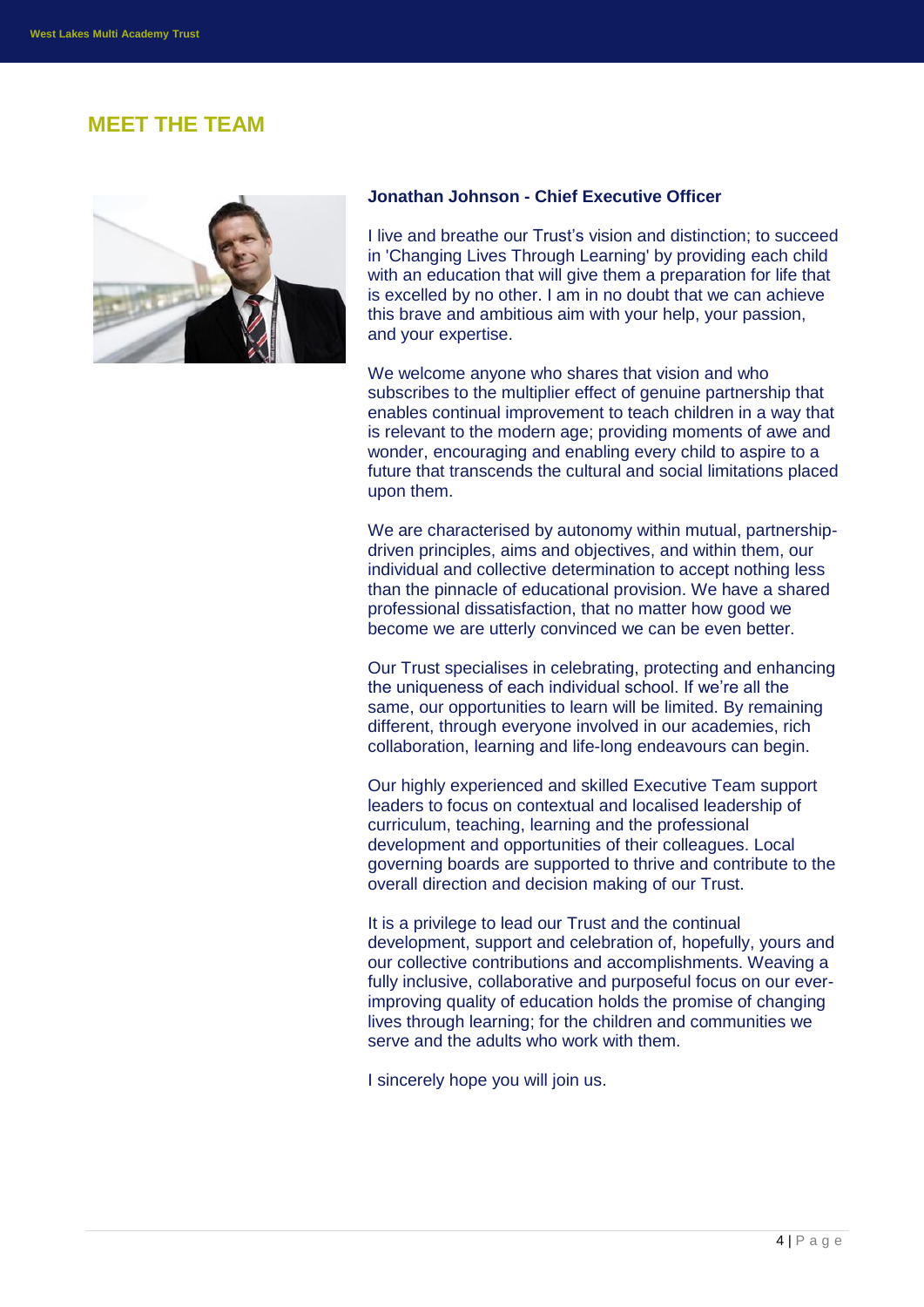

#### **Judith Schafer - Deputy Chief Executive Officer**

As Deputy CEO, I am part of a creative, strong and effective Executive Team which works tirelessly to safeguard the future of our Trust and everyone that works in it. As Director of One Cumbria Teaching School Hub, I am responsible for working with partners to secure and sustain exceptional training for teachers across Cumbria, at all stages of their careers.

Cumbria's children need the best schools in their own communities. They need aspiring professionals to help them shape their world and our West Lakes MAT vision to change lives through learning supports that noble ambition. It's a great place to work; as a team, we have the creativity and desire to really make a difference to children everywhere.

#### **Lindsey Martin - Executive Assistant**

Within my role I am personal assistant to the Chief Executive Officer and I also offer administration support to the One Cumbria team. My background is in Primary teaching; I am passionate about playing the best part I can in helping shape each child's life. Being part of an Executive Team that works together to ensure that the Trust is cohesive, supported and developing is a busy task, but one that makes sure the pupils and staff in our schools are striving for excellence and ensuring each child's journey is the best it can be.

## **Caroline Stevenson - Governance, Risk and Assurance Director**

My role as Governance, Risk and Assurance Director is to facilitate the highest level of teaching and learning by ensuring the protection of the legal entity of the Trust. My key areas of responsibility are managing trust-wide activities relating to governance, risk and data and ensuring the Partnership remains legally compliant. I am the Trust's Company Secretary and Data Protection Officer. I provide leadership to the Trust's Network Support Team whose work includes the network strategy, cybersecurity and development of the Trust's WAN.

I have worked in the education sector for 13 years with over 10 years' experience as a governance professional. I have also worked in the NHS, legal and social housing sectors.



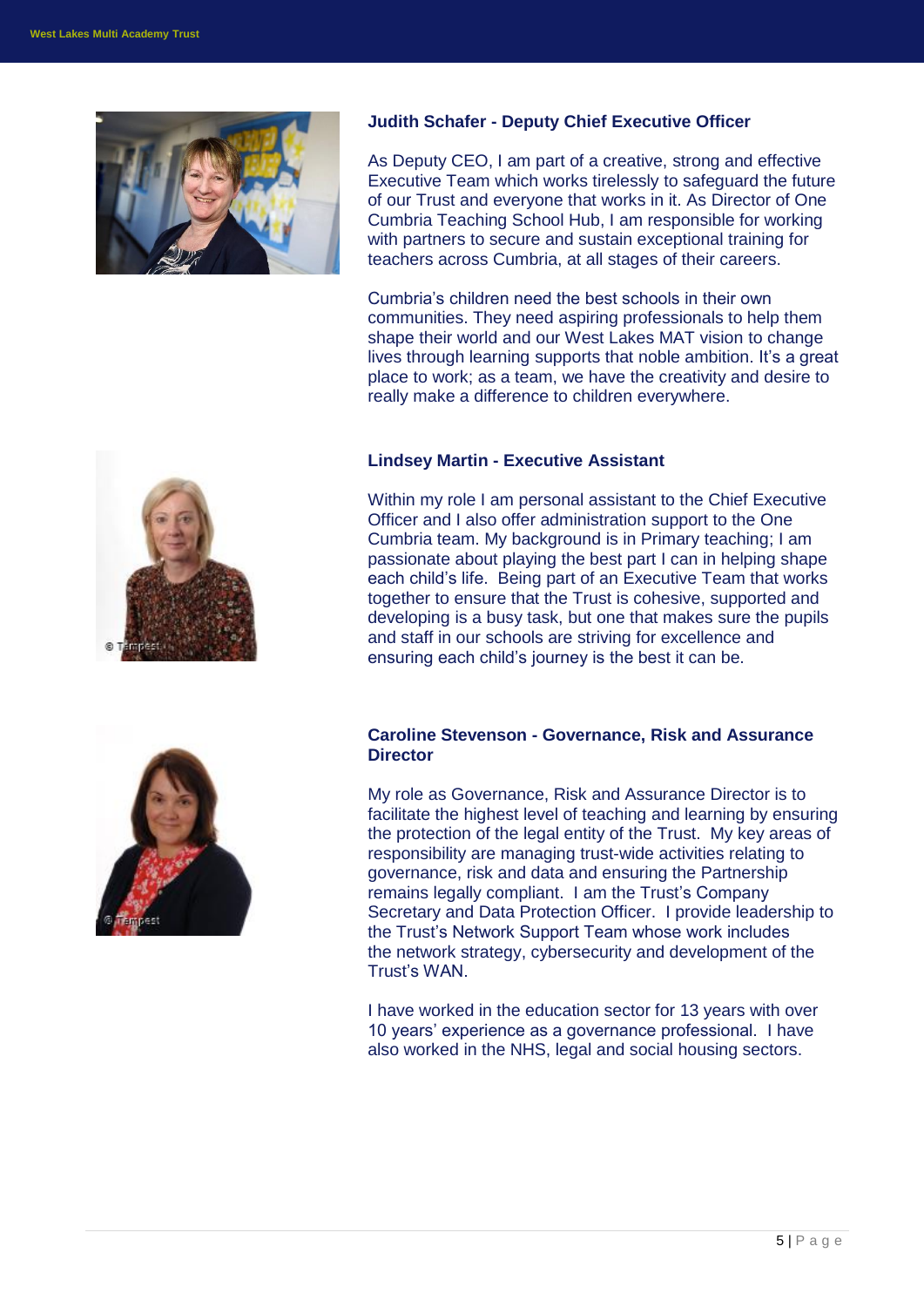



#### **Laura Watson - Finance Director**

In my role, I work closely with the members of the central Executive Team and the senior leadership team of each academy to ensure we are financially efficient, leveraging our Trust's economies of scale and increasing the money available for the benefit of improving teaching and learning.

I am a qualified chartered accountant and before joining West Lakes MAT, I gained experience with a local accountancy firm specialising in external audit.

## **Tracey Shackley - Operations Director**

I have 29 years' experience working in the education sector and provide strategic and operational leadership for support activities of the Trust.

I play a lead role in designing and implementing new central shared services, structures and systems. I work with the Trustees, Chief Executive Officer and Deputy Chief Executive Officer to formulate the aims and objectives of our Trust and in establishing the policies, systems and procedures through which these can be achieved.

I provide operational leadership for specified support activities of our Trust, including Administration and Business Management, the Facilities Team, Human Resources and PR and Marketing.



#### **Lynette Knibb - Trust HR Manager**

My role within the Trust is to support our educational vision by developing and implementing HR strategy and practices that add value and align to our vision and objectives to develop a skilled and diverse workforce who will deliver the very best possible outcomes for our students and communities. We are committed to supporting our employees to perform at their very best and become an employer of choice within Cumbria. I have worked in various HR roles in the education sector for over fifteen years and am a Chartered Member of the CIPD.